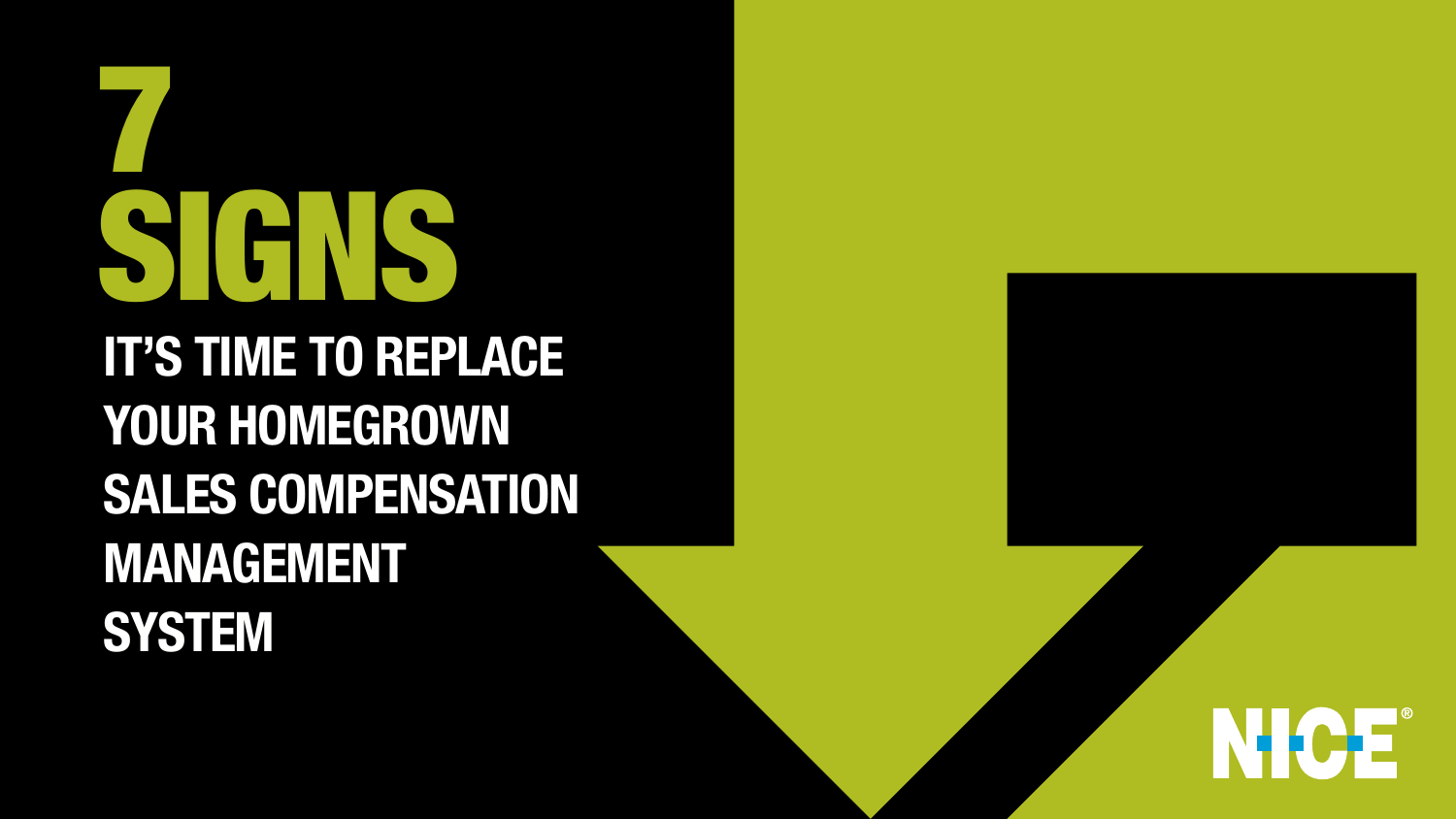## INTRODUCTION

Like leading decision-makers at all successful companies, you recognize the importance of measuring and managing sales performance. This means implementing an incentive compensation management (ICM) system that organizes and evaluates compensation plans, territories, quotas, and processing operations. To this end, you may have developed your own ICM application, perhaps even using or incorporating Excel.

Initially, your homegrown solution may meet your needs. However, every successful company eventually runs into some growing pains, unexpected market developments, and demanding compliance requirements. When that happens, you may begin to take a second look at your ICM system, asking:

- Are payments to sales agents being issued on time and correctly?
- Is managing the incentive process taking more and more resources each pay cycle?
- Can you measure the effectiveness of your incentive compensation plans?

These are all very good questions, which every company should periodically ask. But an ounce of prevention, as the expression goes, is worth a pound of cure. So let's examine seven specific signs that it is time to reevaluate your ICM solution.



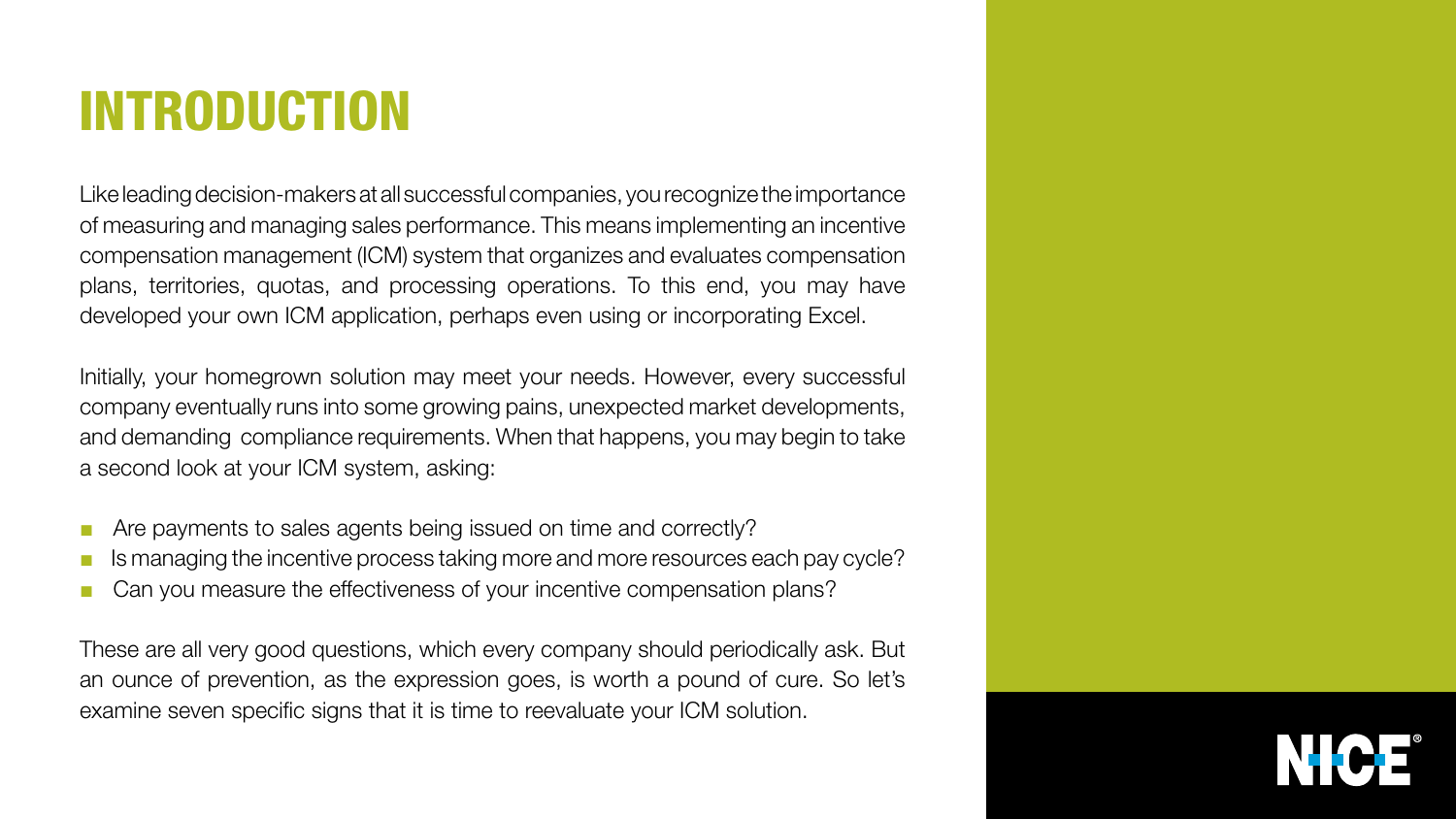## TABLE OF CONTENTS

| Growing Complexity: Compensation, Quotas and Territories                                                      |
|---------------------------------------------------------------------------------------------------------------|
| A Patchwork of Multiple Systems [1001] A Patchwork of Multiple Systems [1001] A Patchwork of Multiple Systems |
| Sales Reps Don't Trust It                                                                                     |
| Management Can't Use It                                                                                       |
| Implementing Changes Takes Too Long                                                                           |
| Performance is Not What It Used to Be <b>Frame Container Performance</b> is Not What It Used to Be            |
| Forecasting is Practically Impossible [11] [11] Forecasting is Practically Impossible                         |
|                                                                                                               |



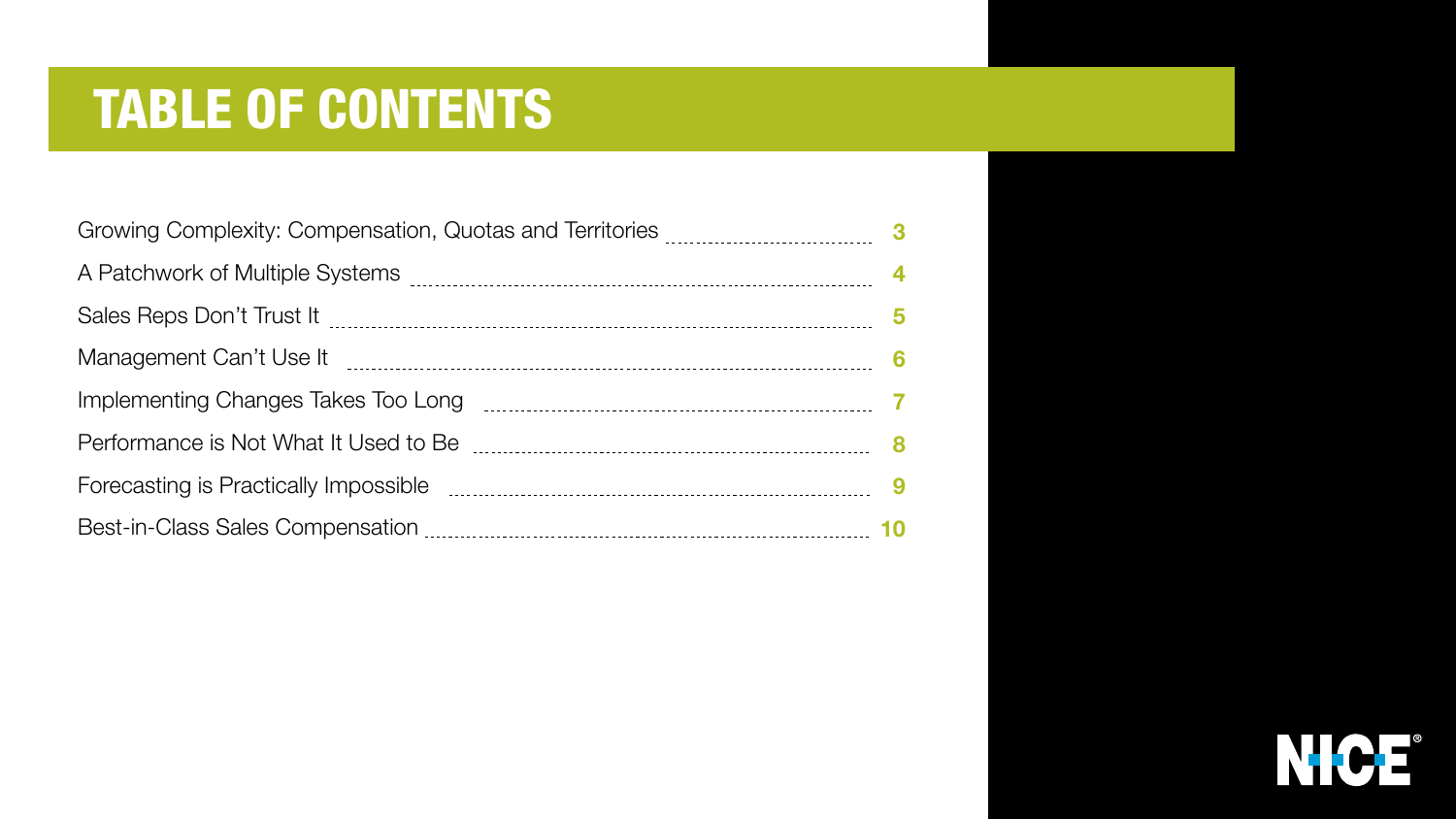## <span id="page-3-0"></span>GROWING COMPLEXITY: COMPENSATION, #1 QUOTAS AND TERRITORIES

As your business grows, and transaction volumes increase, incentive plans and sales crediting can get quite complex. An endless flow of inputs and parameters need to be collated, taking into account such elements as intricate crediting chains, returns, callbacks, quotas, and territories. Many times, this also means correlating data from multiple business units with very different systems and procedures (e.g., territory assignments and compensation credits), posing a serious challenge for automating data entry.

Speed, performance and precision - critical elements for effective  $ICM -$  begin to suffer as data collection, analysis and process complexity proliferate. It becomes more difficult and tedious to write and update formulas, and to define new macros and pivot tables for a digital spreadsheet (such as in Excel). And even the smallest changes to compensation plans and business rules require support from your IT team, and take a great deal of time to implement.

Naturally, the more intricate and manual your compensation management processes are, the more unavoidable late payments and human errors become. Unfortunately, they will also be more costly and time-consuming to fix.



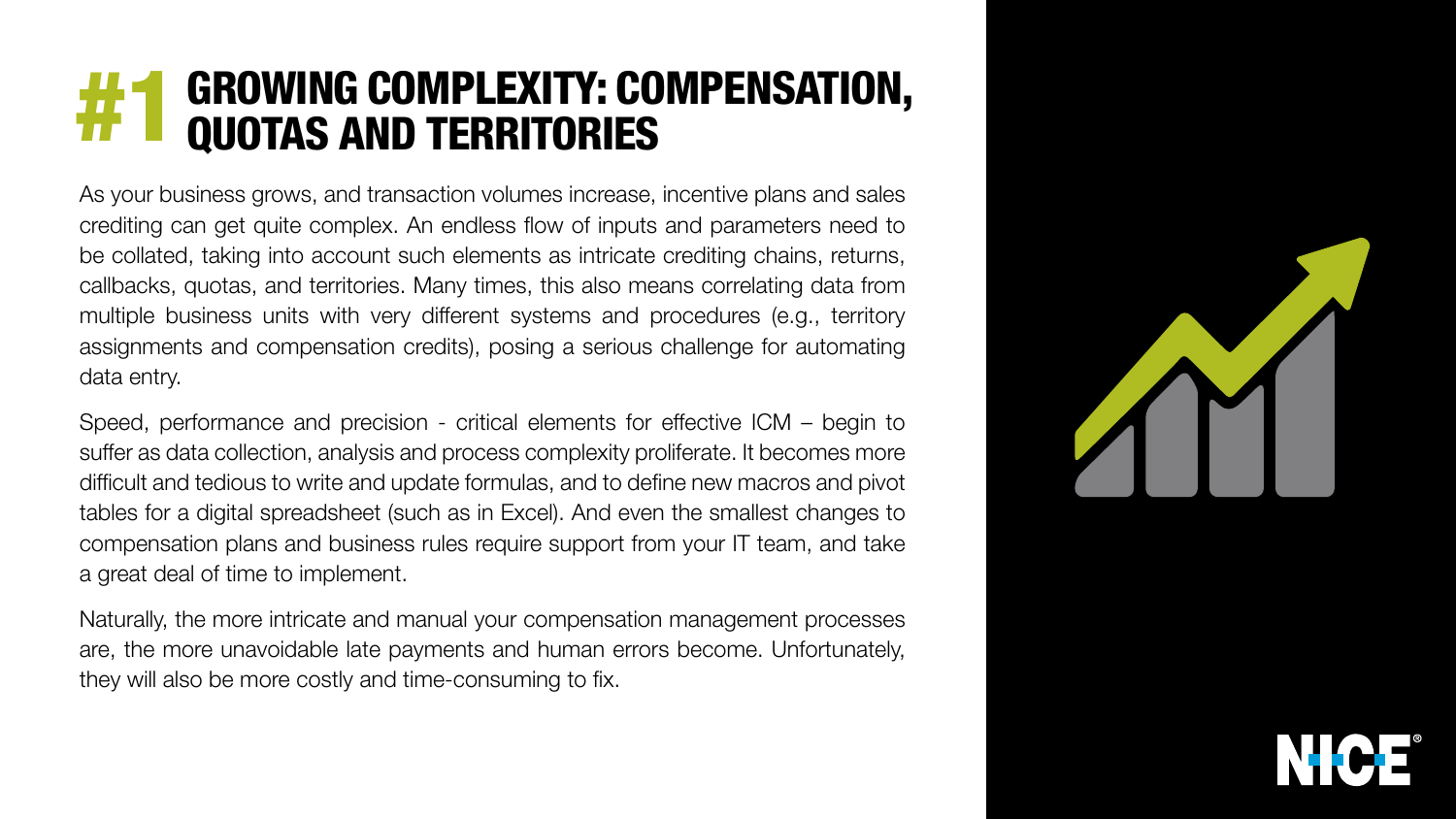## <span id="page-4-0"></span>A PATCHWORK OF MULTIPLE SYSTEMS #2



Source: Aberdeen Group, February 2016

ICM processes grow and evolve over time, much as the company does. In order to meet changing needs, you may have added manual operations piece by piece, developed new systems specifically for certain data processing or operations, and put a few workarounds in place "temporarily" to patch up some process. You end up with an ill understood, tangled patchwork of in-house ICM solutions. The results are all too evident:



- A very high-maintenance ICM.
- Slow response times and low operational efficiency.
- A lack of visibility into detailed sales metrics.
- Difficulty revising, revamping or replacing the ICM system code.

Clearly, when sales compensation data and processes are spread across multiple systems, there's simply no way your data can be of high quality. This is especially worrisome, because Aberdeen research suggests very clearly that the best-in-class sales organizations depend on extremely accurate sales data, while low-performing companies generally make do with very poor data.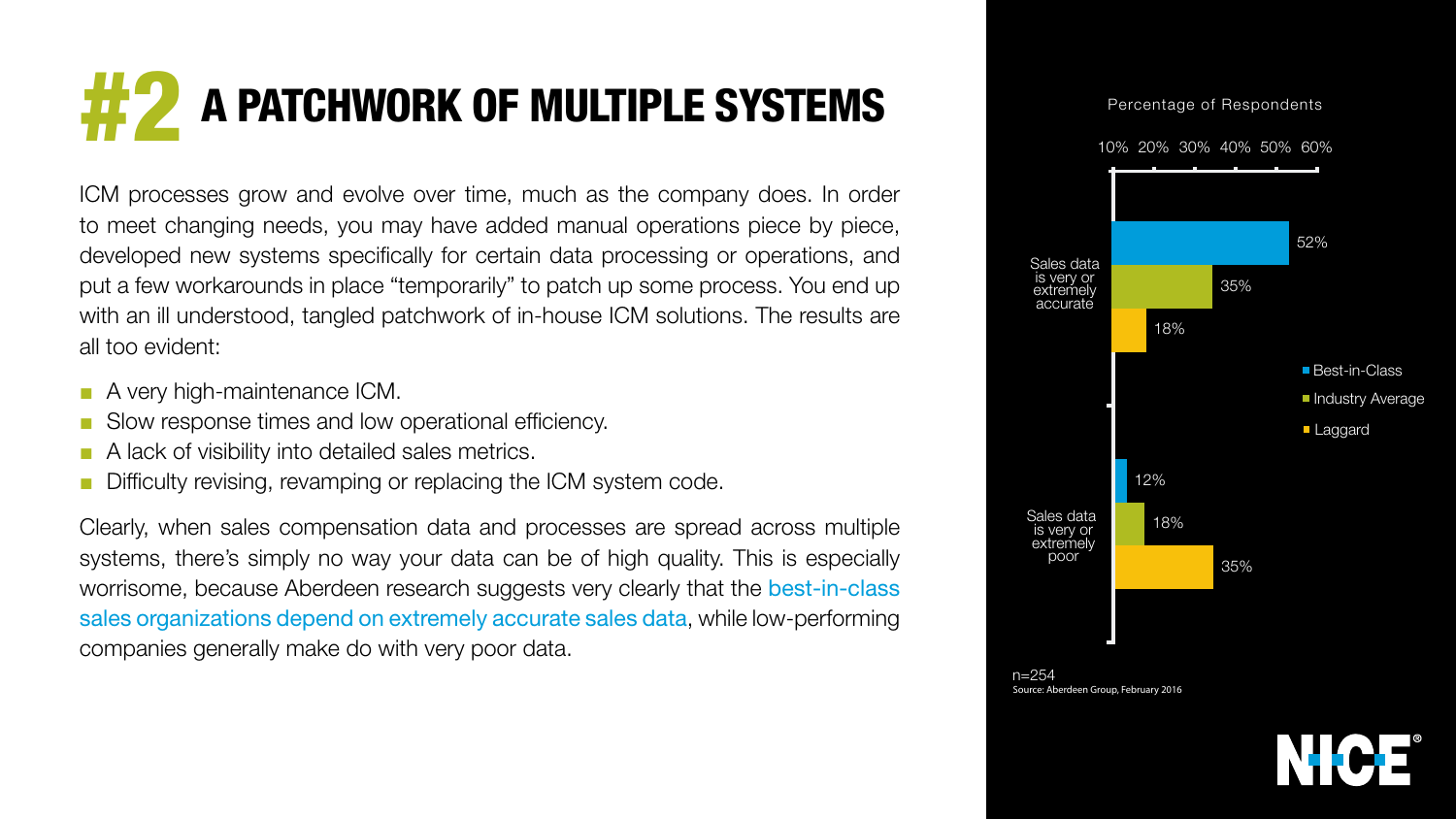## <span id="page-5-0"></span>SALES REPS DON'T TRUST IT #3

Repeat disputes regarding compensation during each pay cycle are a good sign that there is an operational problem in your ICM solution.

Even relatively well designed ICM systems can be undermined if sales representatives are denied visibility into their performance and related compensation. As Aberdeen research shows, the leading sales organizations regularly provide their employees with quality data regarding their current, projected and relative performances. This is because, without up-to-date, detailed compensation statements, team or individual performance rankings, and a way to track compensation disputes, most employees will be unable to maintain motivation and engagement over time.

All these failings manifest themselves in high employee attrition rates and in frustration among even the most loyal sales reps. You will see sales personnel spending more and more time on shadow accounting and less and less time on what they are paid to  $\alpha$ , and do best – sell.





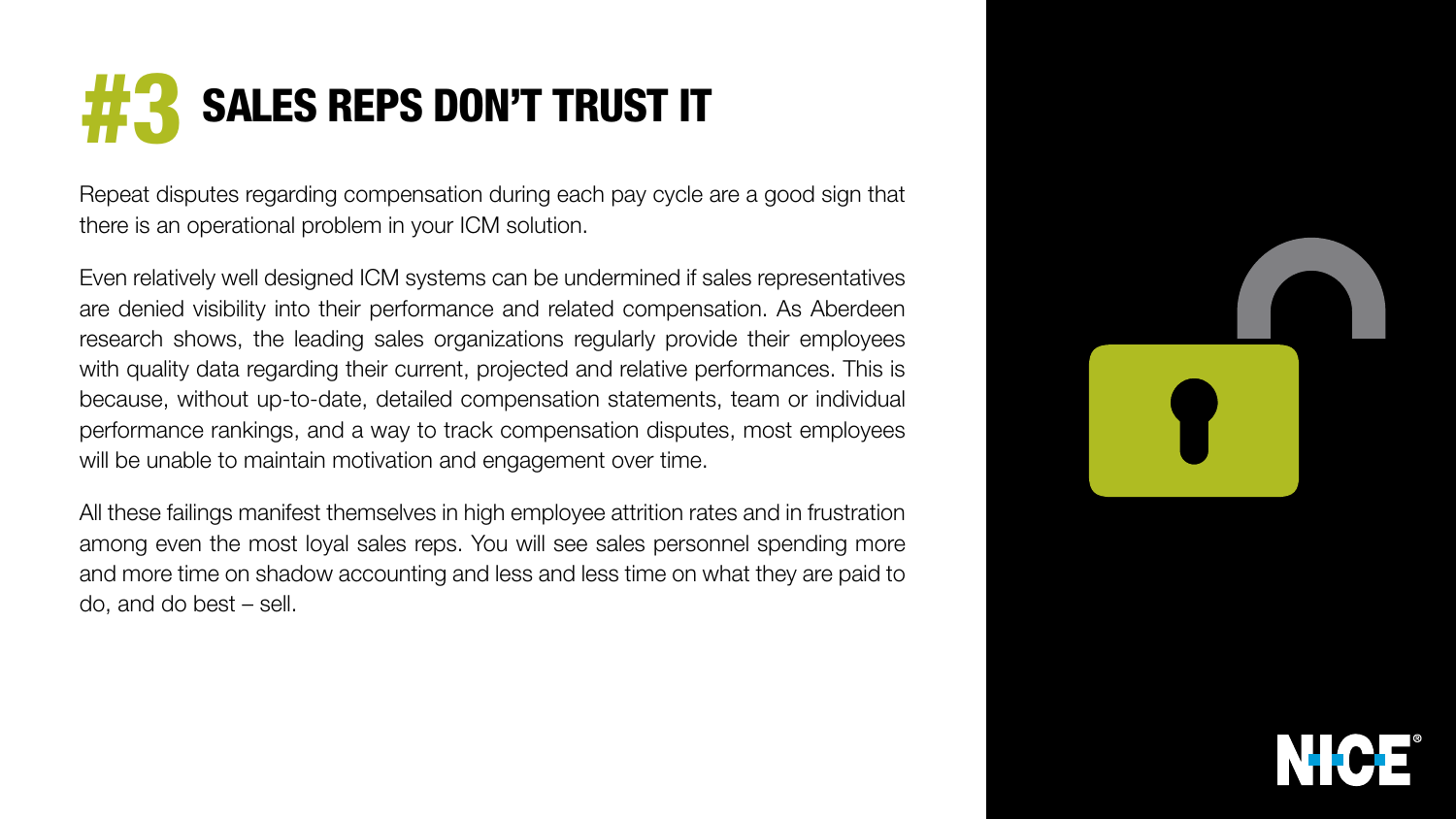## <span id="page-6-0"></span>**MANAGEMENT CAN'T USE IT**

Without fine-grain analytical capabilities, decisions are often made in the dark.

Ask yourself: Can your existing system provide -

- Performance reporting on revenue, incentive spend, and forecasted spend?
- Access to financial reports, such as accruals?
- Analytics identifying top performers, bottom performers, and trends?
- Regional or product-based sales analysis?
- Operations analytics, such as identifying repeat disputes or common scenarios that impact the sales force?
- The ability to measure the effectiveness of compensation plans?

Notice in the Aberdeen findings in the sidebar that best-in-class companies are using compensation reports to significantly improve territory and quota management, as well as forecasting.

### Percentage of Respondents



 $n = 254$ Source: Aberdeen Group, February 2016



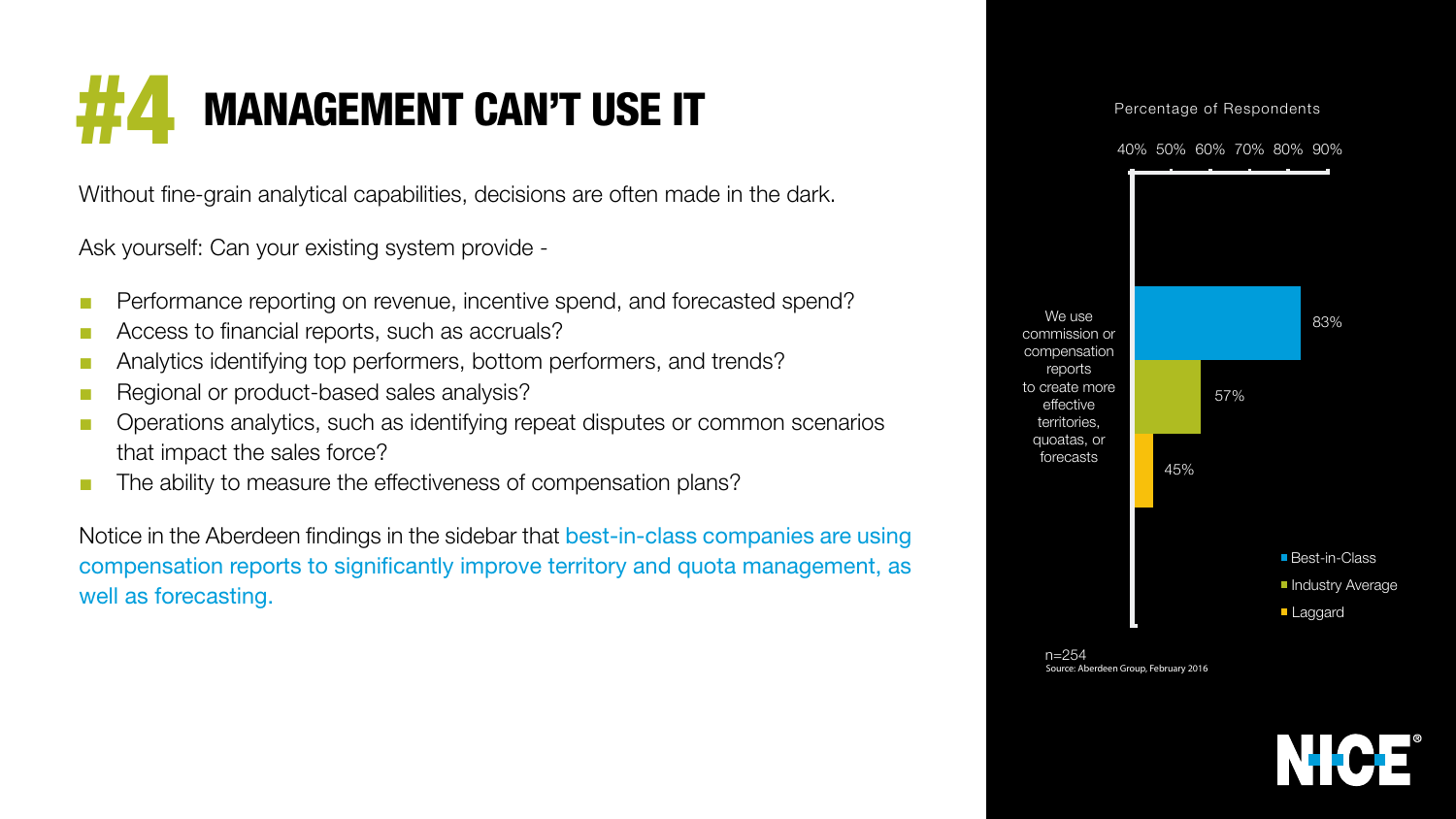## <span id="page-7-0"></span>IMPLEMENTING CHANGES TAKES TOO #5 LONG

Home-grown systems that are built to manage sales performance work well at launch. However, as time passes, your operations, data usage, and processes change and require adjustments in your sales compensation system.

. Spreadsheets and homegrown systems are generally extremely tailored to your needs. Typically, they are not very flexible and adapting them to new needs is extremely time- and resource-consuming. Such upgrades end either in inefficient patches or in a completely rewritten system that would again be of temporary utility.

Take sales mobility. One of the traits of best-in-class firms is the mobility of the sales team. Ask yourself: Can your home-grown system provide sales reps with immediate access to data? Can sales people immediately view the financial impact of their transactions on their mobile devices? If not, how long would it take to implement such functionality?



Source: Aberdeen Group, December 2015



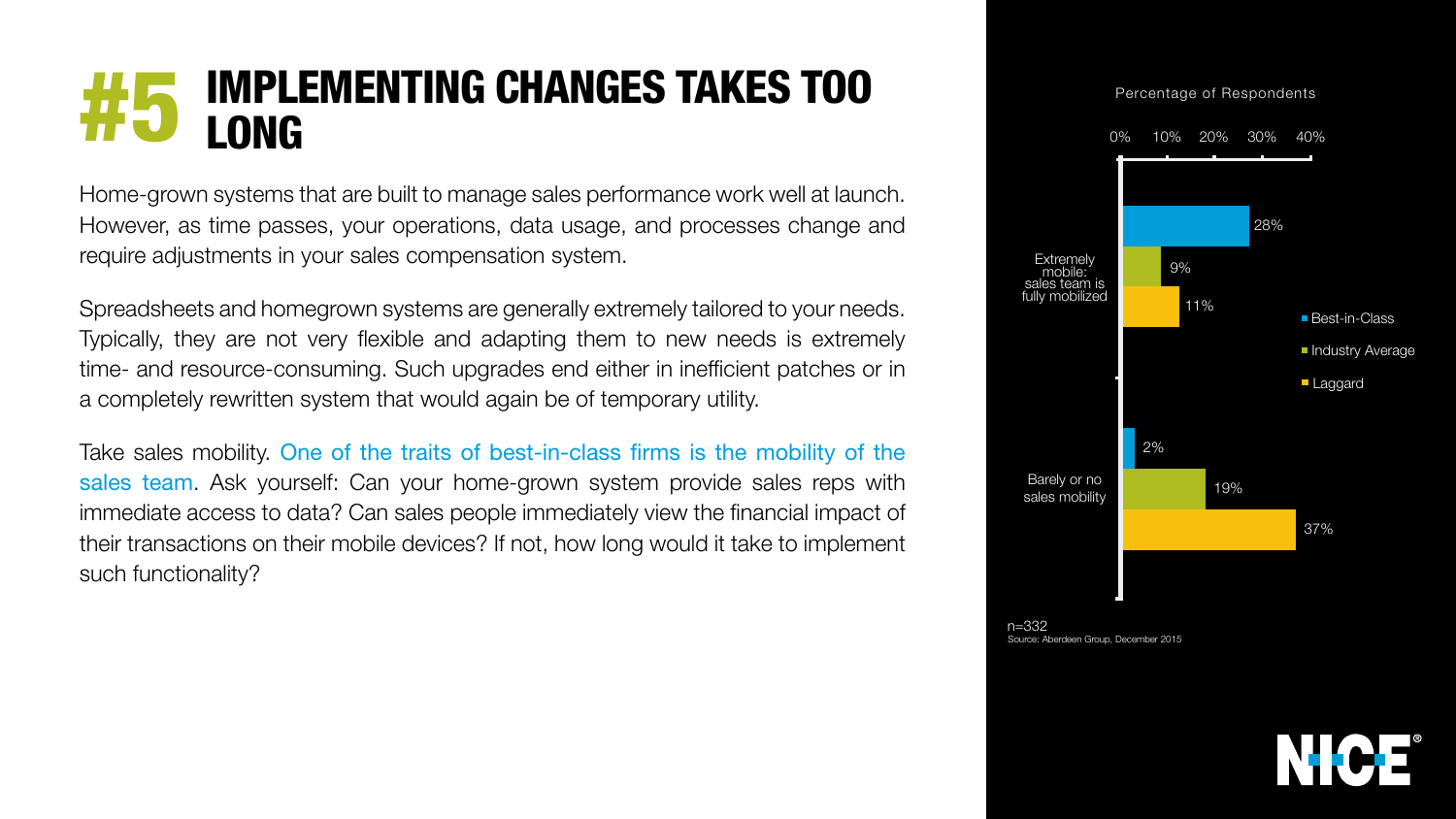### <span id="page-8-0"></span>PERFORMANCE IS NOT #6 WHAT IT USED TO BE

Given the complexity of sales crediting, quota assignments and incentive plans, as well as the pace of technological change, it is to be expected that legacy compensation solutions have scalability problems as sales volumes increase. For example, they are not likely to support the latest mobile options and analytics functions, making in-day calculations and same-day reporting to global payee communities less convenient and more inconsistent.

Deteriorating performance will ultimately limit your ability to react and drive sales revenue through responsive sales and compensation management.

based system, then beware of intricacies that can lead to unintended consequences. In If you try to overcome performance issues by reworking your legacy in-house or vendorthe case of one global company, an aggregation workaround implemented to improve data handling times was successful – but at the cost of insufficient detail for effective .analytics

Deploying a modern, flexible ICM solution can resolve the accrued performance problems, while also providing the scalability necessary to overcome future challenges. Moreover, a new implementation will benefit from the lessons learned during the lifecycle of the replaced legacy solution.

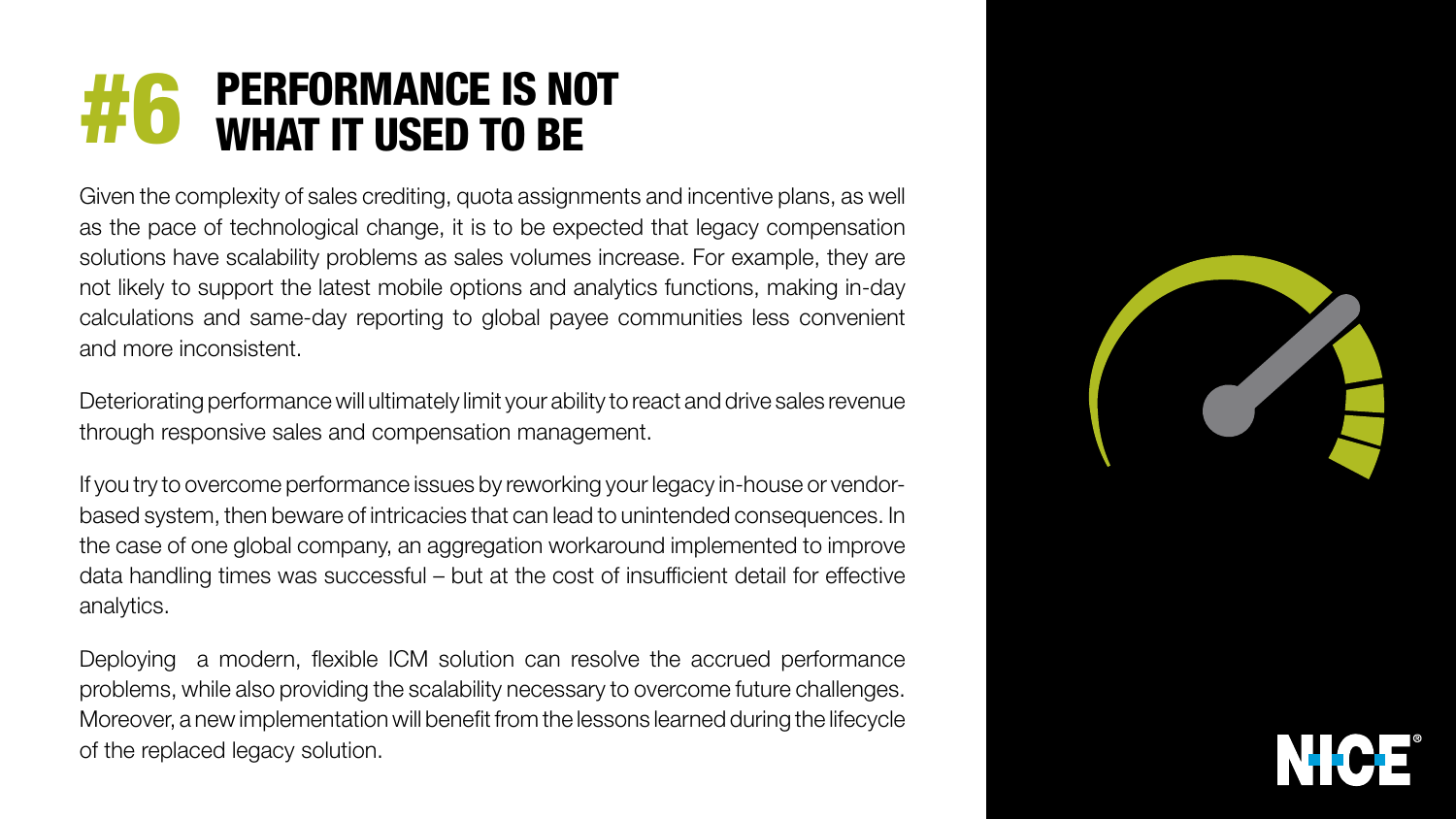### <span id="page-9-0"></span>FORECASTING IS PRACTICALLY #7 IMPOSSIBLE

For large-scale companies, sales forecasts and modelling are a business imperative. The impact of changes, such as in quotas and territories, can be evaluated and planned for by compensation analysts, managers and sales reps using such virtual simulations. The results are fewer payment errors, saved time and optimized sales performance, which, in turn, motivates your sales staff to greater achievement.

But effective sales forecasting and modelling becomes practically impossible when:

- Reference data is incomplete, in an unusable format, or incoherent due to the use of unrelated systems for different processes.
- Data is provided inconsistently or infrequently.
- Transactional data attributes do not map to your compensation plans.
- Internal data hierarchies are not accurately reflected.
- The system is unable to scale to accommodate processing large volumes of data.

Once the data integrity and coherence is restored, the forecasting challenge can be met with a high-performance ICM system that uses advanced automation and intuitive modeling for maximum accuracy.

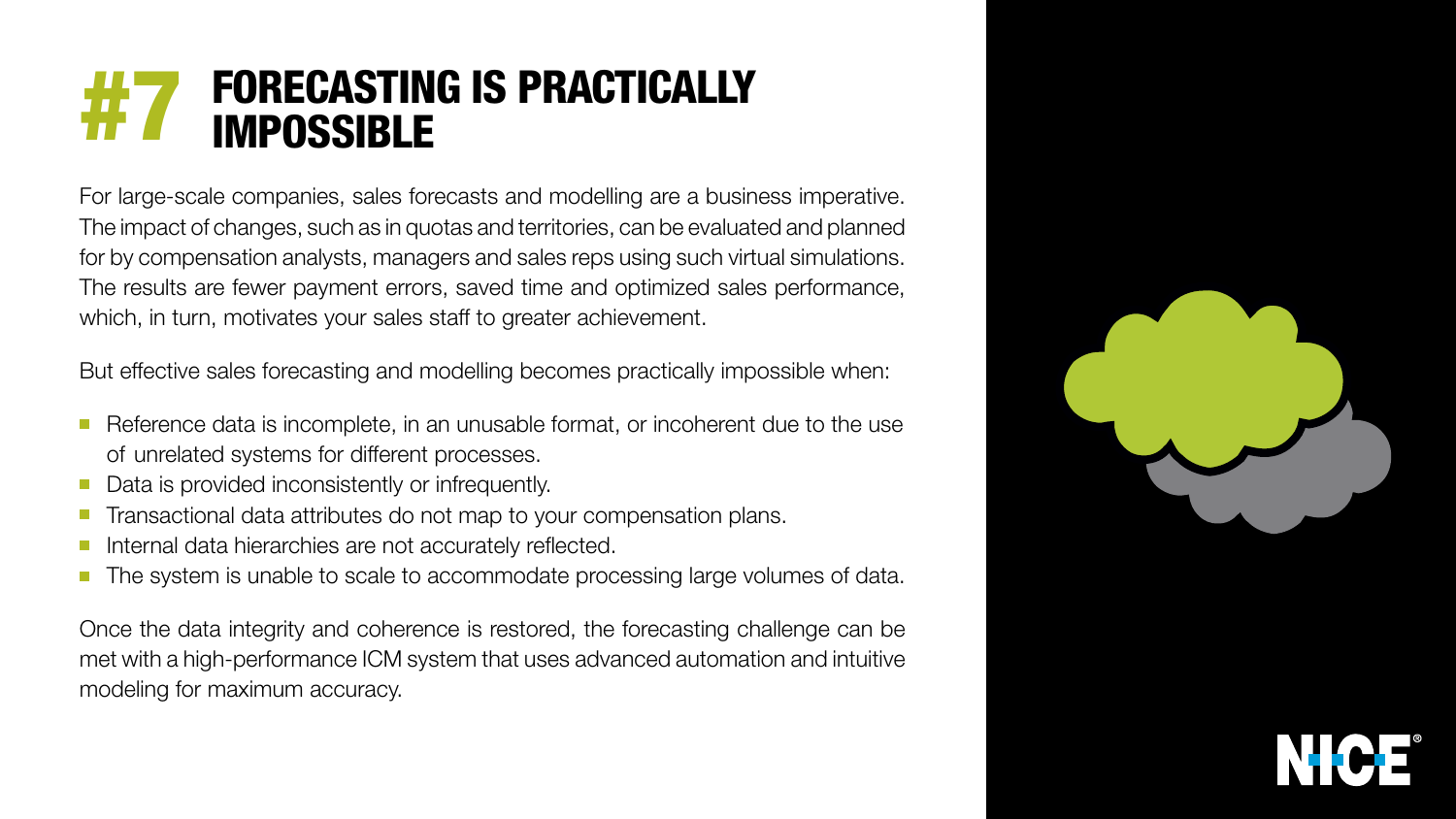## <span id="page-10-0"></span>**BEST-IN-CLASS SALES COMPENSATION: WHERE DO YOU FIT IN?**

Your compensation management solution should work for you and your sales teams, rather than you having to work to compensate for a more and more high-maintenance, inefficient system. Aberdeen Research data indicates that best-in-class companies are 105% more likely to deploy a commercial ICM system, which provides the flexibility required to accommodate changes, mobility, and sales process automation.

Where do you fit in?

| <b>Maturity Class</b>                  | <b>Performance (Mean Class)</b>                                                                                                                    |
|----------------------------------------|----------------------------------------------------------------------------------------------------------------------------------------------------|
| <b>Best-in-Class</b><br><b>Top 20%</b> | 72% of sales reps achieving quota<br>7.4% YOY growth in average deal size; 63% showe<br>6.7% YOY improvement in (reduction of) average sale        |
| <b>Industry Average</b><br>Middle 50%  | 48% of sales reps achieving quota<br>2.8% YOY growth in average deal size; 41% showe<br>0.4% YOY worsening of (increase in) average sales          |
| <b>Laggard</b><br><b>Bottom 30%</b>    | 37% of sales reps achieving quota<br>5.7% YOY <b>decline</b> in average deal size; 8% showed<br>15.8% YOY worsening of (increase in) average sales |

Source: Aberdeen Group, December 2015

ed improvement es cycle; 52% showed improvement

ed improvement cycle; 22% showed improvement

d improvement s cycle; 14% showed improvement